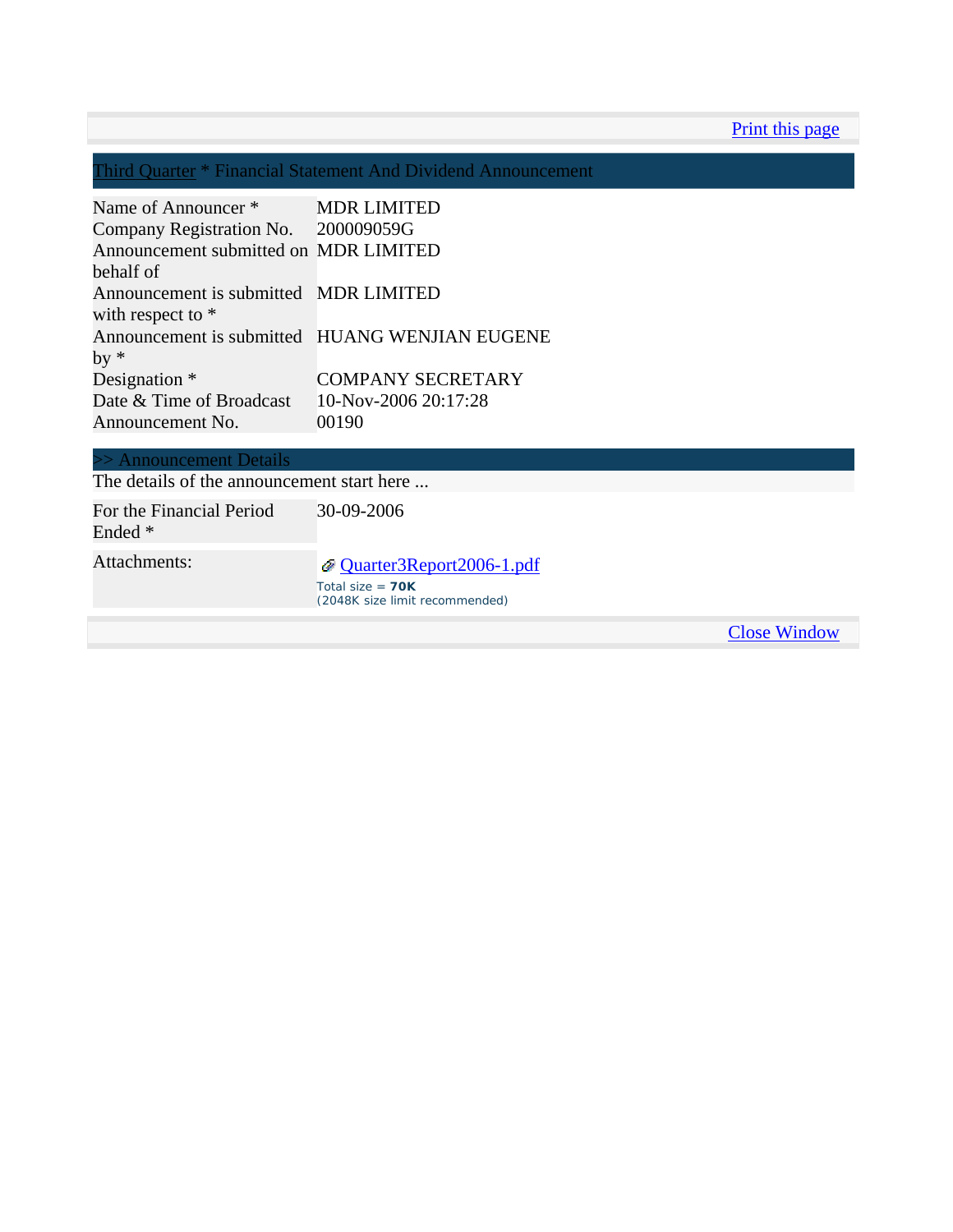

# **2006 Third Quarter Financial Statement**

## **PART I - INFORMATION REQUIRED FOR ANNOUNCEMENTS OF QUARTERLY (Q1, Q2 & Q3), HALF-YEAR AND FULL YEAR RESULTS**

## **1(a) An income statement (for the group) together with a comparative statement for the corresponding period of the immediately preceding financial year**

|                                      |              |           |           | <b>YTD</b> | <b>YTD</b> | Q <sub>3</sub> | <b>YTD</b>   |
|--------------------------------------|--------------|-----------|-----------|------------|------------|----------------|--------------|
| In S\$'000                           | <b>Notes</b> | Q3-06     | Q3-05     | 30-Sep-06  | 30-Sep-05  | Inc/Dec<br>%   | Inc/Dec<br>% |
| Revenue                              | 1(a)(i)      | 62,611    | 66,566    | 196,374    | 206,669    | $-6%$          | $-5%$        |
| Cost of sales                        | 1(a)(i)      | (50, 316) | (50, 331) | (158, 799) | (154, 564) | 0%             | $-3%$        |
| <b>Gross Profit</b>                  | 1(a)(i)      | 12,295    | 16,235    | 37,575     | 52,105     | $-24%$         | $-28%$       |
| Other Operating Income               | 1(a)(ii)     | 1,940     | 974       | 3,882      | 2,360      | 99%            | 64%          |
| Administrative expenses              | 1(a)(iii)    | (12, 655) | (14, 719) | (33, 834)  | (49, 929)  | 14%            | 32%          |
| <b>Other Operating Expenses</b>      | 1(a)(iv)     | (2,714)   | (4,673)   | (12, 772)  | (13, 343)  | 42%            | 4%           |
| Additional provisions                |              |           |           | (24, 411)  |            | n/m            | n/m          |
| Finance cost                         | 1(a)(v)      | (95)      | (595)     | (1, 163)   | (1, 542)   | 84%            | 25%          |
| Loss before income tax               |              | (1,229)   | (2,778)   | (30, 723)  | (10, 349)  | 56%            | $-197%$      |
| Income tax expenses                  | 1(a)(vi)     | (26)      | (300)     | (216)      | (625)      | 91%            | 65%          |
| Loss for the period/year             |              | (1,255)   | (3,078)   | (30, 939)  | (10, 974)  | 59%            | $-182%$      |
| Attributable to:                     |              |           |           |            |            |                |              |
| Equity holders of the parent         |              | (1, 340)  | (2, 226)  | (31, 146)  | (9, 364)   | 40%            | $-233%$      |
| Minority Interest                    |              | 85        | (852)     | 207        | (1,610)    | 110%           | 113%         |
| Loss attributable to<br>shareholders |              | (1, 255)  | (3,078)   | (30, 939)  | (10, 974)  | 59%            | $-182%$      |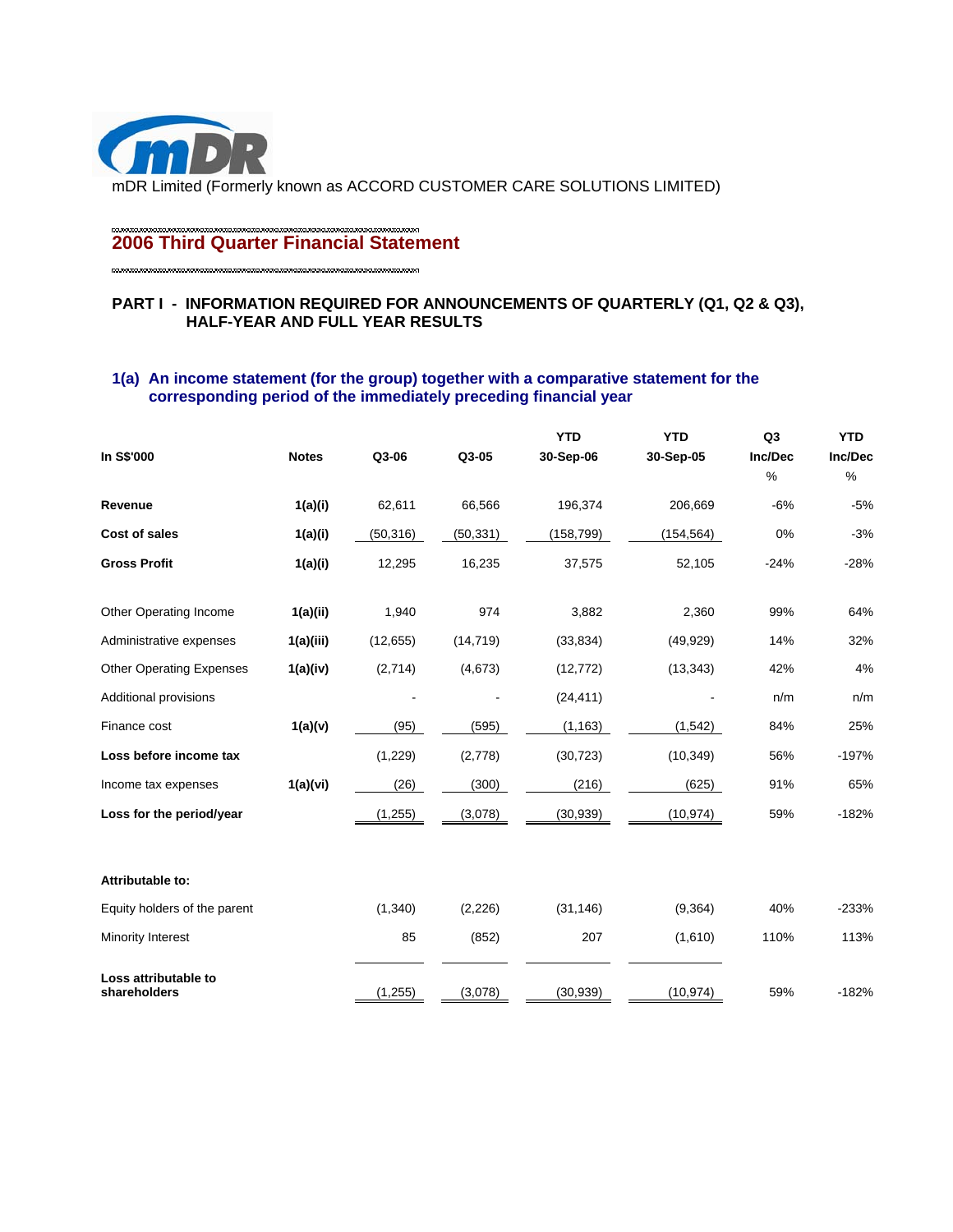# **1(a) (i) Revenue, Cost of Sales and Gross Profit**

The group operates in two business segments – after market services ("AMS") and distribution management solutions ("DMS'). The breakdown of revenue and cost of goods sold and spare parts are as follows:

|                                           |           |           | <b>YTD</b> | <b>YTD</b> |
|-------------------------------------------|-----------|-----------|------------|------------|
| In S\$'000                                | Q3-06     | Q3-05     | 30-Sep-06  | 30-Sep-05  |
| Revenue                                   |           |           |            |            |
| AMS                                       | 16,569    | 16,474    | 43,507     | 55,668     |
| <b>DMS</b>                                | 46,042    | 50,092    | 152,867    | 151,001    |
|                                           | 62,611    | 66,566    | 196,374    | 206,669    |
| <b>Cost of Goods Sold and Spare Parts</b> |           |           |            |            |
| AMS                                       | (8, 179)  | (4,933)   | (18, 743)  | (17,003)   |
| <b>DMS</b>                                | (42, 137) | (45, 398) | (140, 056) | (137, 561) |
|                                           | (50, 316) | (50, 331) | (158, 799) | (154, 564) |
| <b>Gross Profit</b>                       |           |           |            |            |
| AMS                                       | 8,390     | 11,541    | 24,764     | 38,665     |
| <b>DMS</b>                                | 3,905     | 4,694     | 12,811     | 13,440     |
|                                           | 12,295    | 16,235    | 37,575     | 52,105     |

# **1(a) (ii) Other operating income consist of the following:**

|                                               |       |       | YTD       | <b>YTD</b> |
|-----------------------------------------------|-------|-------|-----------|------------|
| In S\$'000                                    | Q3-06 | Q3-05 | 30-Sep-06 | 30-Sep-05  |
|                                               |       |       |           |            |
| Interest income                               |       |       |           |            |
| - Bonds                                       | 508   | 505   | 1,506     | 1,481      |
| - Others                                      | 80    | 39    | 109       | 153        |
| Rental income                                 |       |       |           | 321        |
| Foreign Currency Exchange adjustment gain     |       | 199   |           | 156        |
| Release of negative goodwill to income on re- |       |       |           |            |
| acquisition of interest in a subsidiary       |       |       | 601       |            |
| Bad debt recovered                            | 165   |       | 302       |            |
| Gain on disposal of non-core assets           | 1,110 |       | 1,110     |            |
| <b>Others</b>                                 | 77    | 231   | 254       | 249        |
|                                               |       |       |           |            |
|                                               | 1,940 | 974   | 3,882     | 2,360      |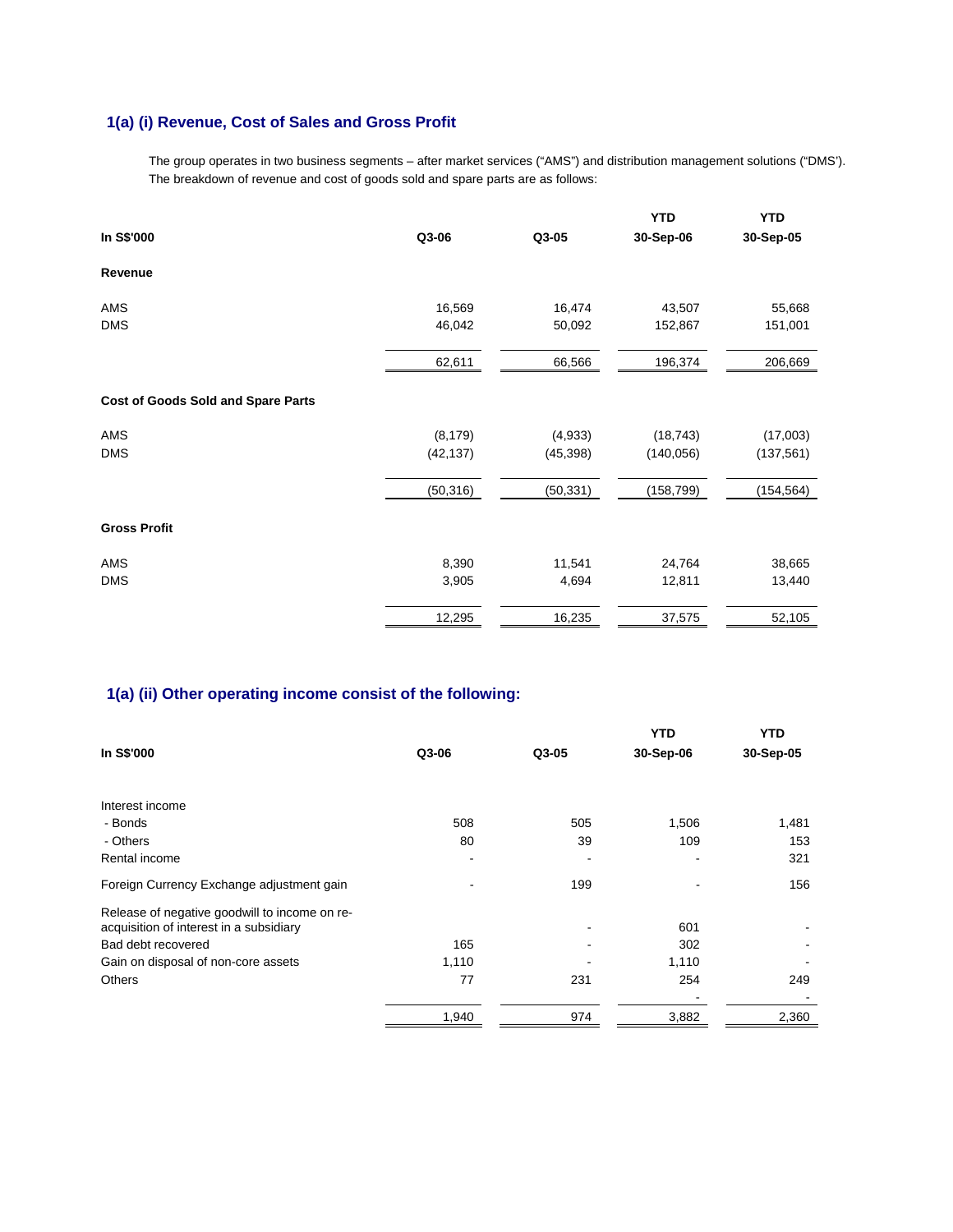#### **1(a)(iii) Administrative Expenses**

The administrative expenses mainly pertain to staff cost.

| In S\$'000        | Q3-06 | Q3-05  | <b>YTD</b><br>30-Sep-06 | <b>YTD</b><br>30-Sep-05 |
|-------------------|-------|--------|-------------------------|-------------------------|
| <b>Staff Cost</b> |       |        |                         |                         |
| <b>AMS</b>        | 7,360 | 9,196  | 19,920                  | 31,544                  |
| <b>DMS</b>        | 1,728 | 1,615  | 5,240                   | 5,591                   |
|                   | 9,088 | 10,811 | 25,160                  | 37,135                  |

 The significant decrease in administrative expenses for Q3-06 as compared to the corresponding period in 2005 is mainly due to decrease in the staff cost in line with the cessation of the Nokia contract.

#### **1(a)(iv) Included in other operating expenses are the following:**

|                                                     |                |       | <b>YTD</b> | <b>YTD</b> |
|-----------------------------------------------------|----------------|-------|------------|------------|
| In S\$'000                                          | Q3-06          | Q3-05 | 30-Sep-06  | 30-Sep-05  |
| Depreciation expenses                               | 859            | 1,391 | 2,603      | 3,989      |
| Impairment of other investments                     |                | 750   | 79         | 750        |
| Minimum lease payments under<br>operating lease     | 2,227          | 2,619 | 6,978      | 8,660      |
| Allowance for doubtful debt                         | 163            | 6     | 1,760      | 170        |
| Allowance for inventories                           | 20             |       | 78         |            |
| Plant and equipment written off                     | $\overline{7}$ | 107   | 10         | 136        |
| Loss (gain) on disposal of plant and<br>equipment   | 10             | (200) | 158        | (362)      |
| Foreign Currency Exchange adjustment<br>(gain) loss | (572)          |       | 1,106      |            |
|                                                     | 2,714          | 4,673 | 12,772     | 13,343     |

The significant decease in other operating expenses in Q3-06 as compared to the corresponding period in 2005 is mainly due to operating lease expenses and foreign currency adjustment gain. The decrease in operating lease expenses for Q3-06 as compared to the corresponding period in 2005 is in line with the cessation of the Nokia contract.

## **1(a)(v) Finance cost**

Finance cost comprises mainly interest expense arising from loans drawn down for operating and investment activities. There is a significant decrease in Q3-06 due to the reversal of overprovision as a result of rescheduling of loan facilities.

#### **1(a)(vi) Income Tax Expenses**

The tax expense provision is made for profitable subsidiaries based on the applicable local statutory tax rate where the subsidiaries operate.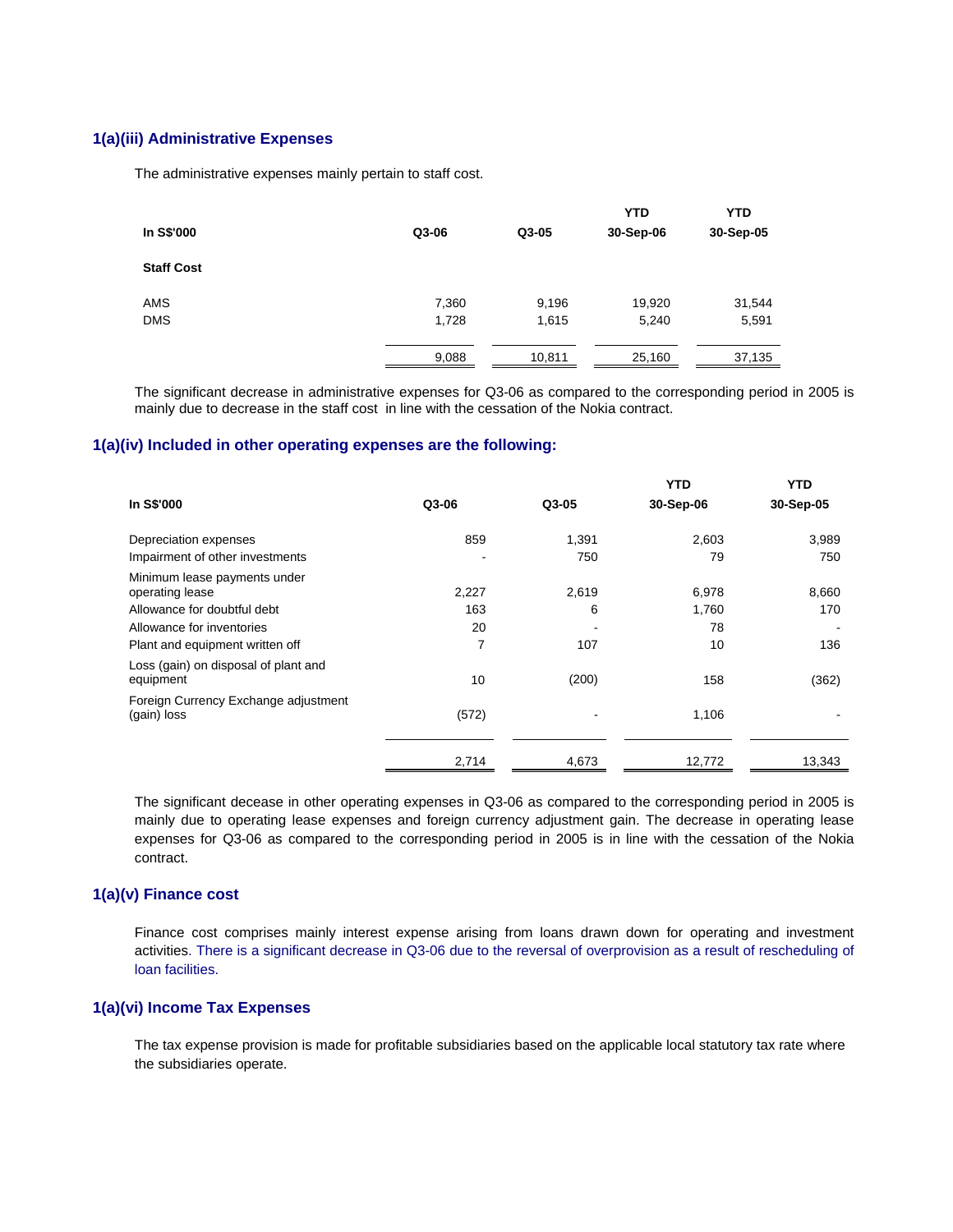## **1(b)(i) A balance sheet (for the issuer and group), together with a comparative statement as at the end of the immediately preceding financial year**

|                                                     | Restated     |           |           |          |           |
|-----------------------------------------------------|--------------|-----------|-----------|----------|-----------|
|                                                     |              | Group     | Group     | Company  | Company   |
| In S\$'000                                          | <b>Notes</b> | 30/09/06  | 31/12/05  | 30/09/06 | 31/12/05  |
| <b>ASSETS</b>                                       |              |           |           |          |           |
| <b>Current assets:</b>                              |              |           |           |          |           |
| Cash                                                |              | 20,041    | 16,685    | 12,481   | 1,838     |
| Cash pledged                                        |              | 101       | 5,448     |          | 5,448     |
| Trade receivables                                   | Α            | 25,412    | 18,634    | 2,440    | 7,950     |
| Other receivables and prepayments                   | В            | 14,021    | 16,564    | 38,020   | 45,131    |
| Inventories                                         | C            | 17,473    | 11,667    |          |           |
| Total current assets                                |              | 77,048    | 68,998    | 52,941   | 60,367    |
| Non-current assets:                                 |              |           |           |          |           |
| Investment in subsidiaries                          |              |           |           | 28,542   | 21,642    |
| Investment in associates                            |              | 13        | 14        |          |           |
| Other Investments                                   |              | 9,731     | 17,731    | 6,690    | 14,090    |
| Advance payments for investments                    |              | 1,620     | 2,487     | 1,620    | 2,487     |
| Plant and equipment                                 |              | 10,330    | 13,963    | 678      | 2,027     |
| Other goodwill                                      |              | 9,746     | 10,346    |          |           |
| Goodwill on consolidation                           |              | 17,257    | 10,116    |          |           |
| Total non-current assets                            |              | 48,697    | 54,657    | 37,530   | 40,246    |
| <b>Total assets</b>                                 |              | 125,745   | 123,655   | 90,471   | 100,613   |
| <b>Current liabilities:</b>                         |              |           |           |          |           |
| Bank loans                                          |              | 15,274    | 24,002    | 2,449    | 6,000     |
| Bank overdraft                                      |              | 9,198     | 11,614    | 2,413    | 2,413     |
| Trade payables                                      | D            | 11,804    | 10,910    | 2,123    | 8,555     |
| Other payables                                      | E            | 57,047    | 42,484    | 37,061   | 51,935    |
| Income tax payable                                  |              | 1,318     | 1,198     |          |           |
| Obligations under finance leases                    |              | 59        | 68        |          |           |
| Current portion of long-term bank loan              |              | 544       | 508       |          |           |
| <b>Total current liabilities</b>                    |              | 95,244    | 90,784    | 44,046   | 68,903    |
| <b>Non-current liabilities:</b>                     |              |           |           |          |           |
| Obligations under finance leases                    |              | 166       | 212       |          |           |
| Deferred income tax                                 |              | 1,085     | 1,021     | 912      | 912       |
| Long term portion of long-term bank loans           |              |           | 324       |          |           |
| Total non-current liabilities                       |              | 1.251     | 1.557     | 912      | 912       |
| <b>Capital and reserves:</b>                        |              |           |           |          |           |
| <b>Issued capital</b>                               |              | 89,878    | 24,024    | 89,878   | 24,024    |
| Share premium reserve                               |              |           | 38,394    |          | 38,394    |
| <b>Capital Redemption Reserve</b>                   |              |           | 22        |          | 22        |
| Share options reserve                               |              | 2,716     | 2,716     | 2,716    | 2,716     |
| Foreign currency translation reserve                |              | 1,405     | (633)     |          |           |
| <b>Accumulated losses</b>                           | F            | (69, 753) | (38, 607) | (47,081) | (34, 358) |
| Equity attributable to equity holders of the parent |              | 24,246    | 25,916    | 45,513   | 30,798    |
| <b>Minority Interests</b>                           |              | 5,004     | 5,398     |          |           |
| <b>Total liabilities and equity</b>                 |              | 125,745   | 123,655   | 90,471   | 100,613   |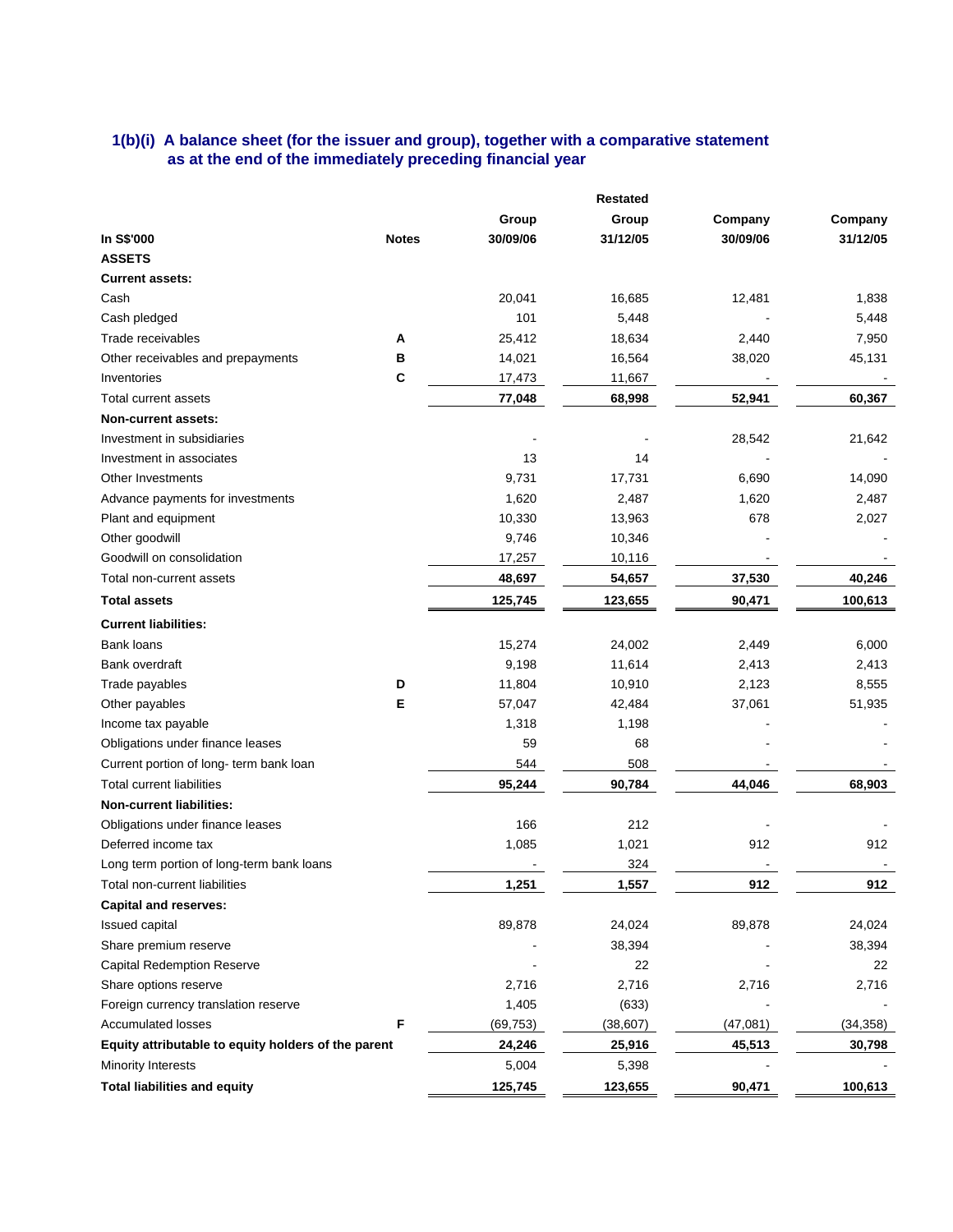#### **(A) Trade receivables**

 The trade receivables turnover is 35 days for the 9 months period ended 30 September 2006 (29 days for year ended December 2005).

#### **(B) Other receivables and prepayments**

Included in other receivables are mainly refundable deposits (\$3.0 million), prepayments (\$1.3 million), amount due from related parties (\$3.8 million) and recoverable (\$3.3 million).

#### **(C) Inventories**

 The significant increase in inventories is due mainly to additional stock holding of DMS business and acquisition of mDR (S) Pte Ltd (formerly known as Semitech Mobility Solutions Pte Ltd). The inventory turnover is 29 days for the period ended 30 September 2006 (20 days for year ended 31 December 2005).

#### **(D) Trade payables**

 Trade payables turnover is 20 days for the period ended 30 September 2006 (18 days for the year ended 31 December 2005).

#### **(E) Other payables**

 Included in other payables are accrued operating expenses (\$10.3 million), accrued restructuring cost (\$13 million), refundable deposit for disposal of a subsidiary (\$2.3 million), provision for liabilities (\$7.0 million), amounting owing to related parties (\$16.0 million), amount payable to bank by associate company (\$3 million) and other payables to third parties (\$5.4 million).

#### **(F) Accumulated losses**

 In the course of the Company's internal investigation, it was discovered that there was a further invalid sales in FY2004 amounting to \$3.8 million reported in a subsidiary company which is non-recoverable and accordingly, the accumulated losses of the Group brought forward to FY2005 has been restated to take up the provision in FY2004.

#### **1(b)(ii) Aggregate amount of group's borrowings and debt securities**

#### **Amount repayable in one year or less, or on demand**

| As at 30 September 2006 |                    |                  | As at 31 December 2005 |
|-------------------------|--------------------|------------------|------------------------|
| Secured (\$'000)        | Unsecured (\$'000) | Secured (\$'000) | Unsecured (\$'000)     |
| 59                      | 25,016             | 5.220            | 30.972                 |

#### **Amount repayable after one year**

| As at 30 September 2006 |                    |                  | As at 31 December 2005 |
|-------------------------|--------------------|------------------|------------------------|
| Secured (\$'000)        | Unsecured (\$'000) | Secured (\$'000) | Unsecured (\$'000)     |
| 166                     |                    | 212              | 324                    |

#### **Details of collateral**

Finance lease is secured by the fixed assets acquired under the lease arrangement.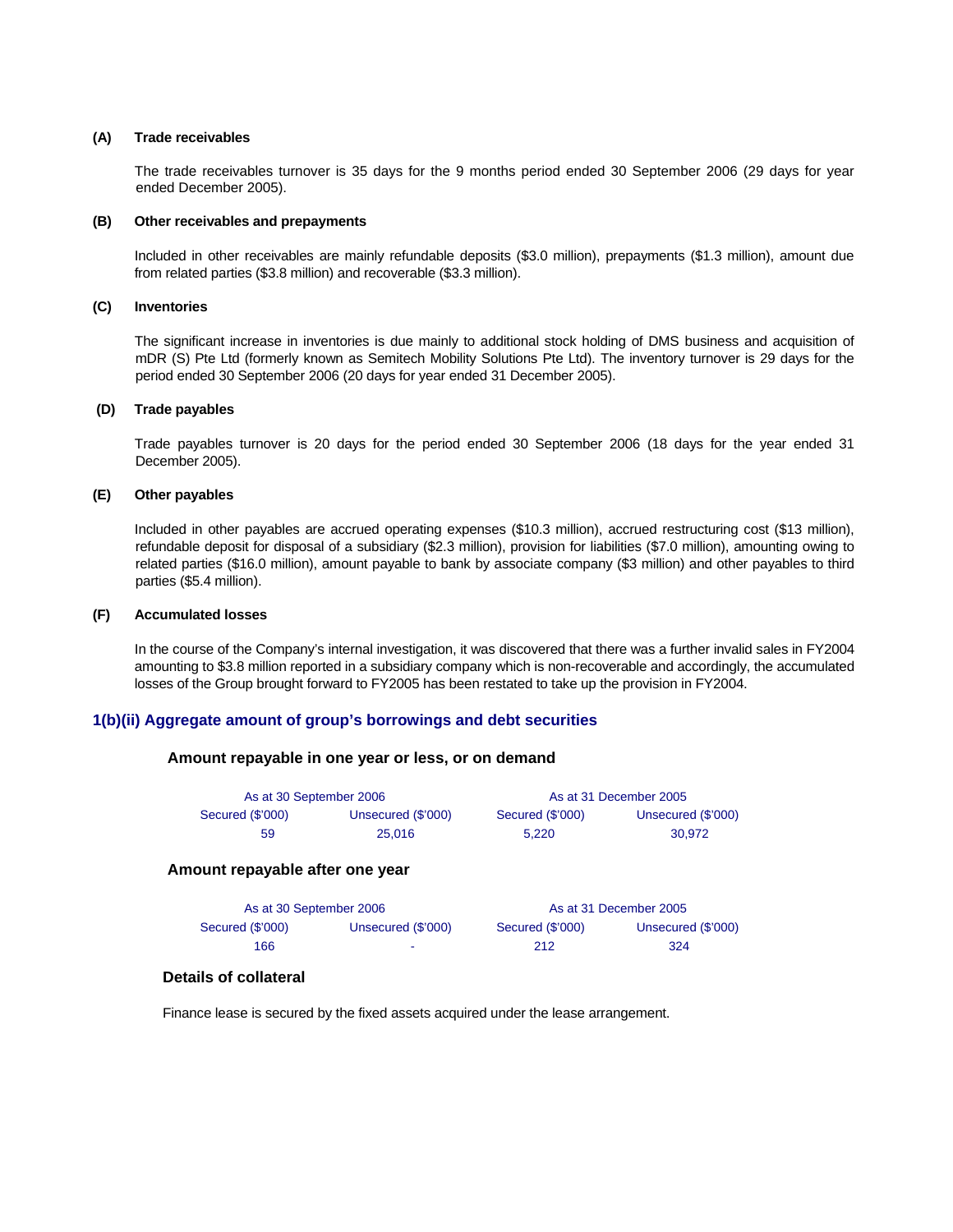#### **1(c) A cash flow statement (for the group), together with a comparative statement for the corresponding period of the immediately preceding financial year**

|                                                |                 |          | YTD       | <b>YTD</b> |
|------------------------------------------------|-----------------|----------|-----------|------------|
| In S\$'000                                     | Q3-06           | Q3-05    | 30-Sep-06 | 30-Sep-05  |
| <b>Operating activities:</b>                   |                 |          |           |            |
| Loss before income tax                         | (1, 229)        | (2,778)  | (30, 723) | (10, 349)  |
| Adjustments for:                               |                 |          |           |            |
| Depreciation expense                           | 859             | 1,391    | 2,603     | 3,988      |
| Interest expense                               | 95              | 595      | 1,163     | 1,541      |
| Interest income                                | (588)           | (544)    | (1,615)   | (1,634)    |
| Loss/(Gain) on disposal of plant and equipment | 10              | (200)    | 158       | (362)      |
| Plant and equipment written off                | 7               | 107      | 10        | 136        |
| Allowance for inventories                      | 20              |          | 78        |            |
| Additional provisions                          |                 |          | 24,411    |            |
| Impairment of other investments                |                 |          | 79        |            |
| Excess of interest in the net fair value of    |                 |          |           |            |
| acquired subsidiaries identifiable assets,     |                 |          |           |            |
| liabilities over cost                          |                 |          | (601)     |            |
| Impairment other goodwill                      |                 |          |           | 75         |
| Operating cash flows before movements in       |                 |          |           |            |
| working capital                                | (826)           | (1, 429) | (4, 437)  | (6,605)    |
| Trade receivables                              | (6,081)         | 835      | (4, 409)  | 3,291      |
| Other receivables and prepaid expenses         | 1,363           | 1,557    | (390)     | 7,891      |
| Inventories                                    | (179)           | (277)    | (4, 754)  | 812        |
| Trade payables                                 | (2, 164)        | 2,189    | (1, 448)  | (1,365)    |
| Other payables                                 | (623)           | 2,650    | 2,214     | (4, 727)   |
| Cash generated (used in) from operations       |                 | 5,525    | (13, 224) | (703)      |
| Interest received                              | (8, 510)<br>588 | 544      | 1,615     | 1,634      |
|                                                | (76)            | (1, 165) | (60)      | (2,854)    |
| Income tax paid                                |                 |          |           |            |
| Net cash (used in) from operating activities   | (7,998)         | 4,904    | (11,669)  | (1,923)    |
| <b>Investing activities:</b>                   |                 |          |           |            |
| Purchase of plant and equipment                | (259)           | 6        | (998)     | (196)      |
| Proceeds from disposal of plant and equipment  |                 | 882      |           | 802        |
| Additional investment in a subsidiary          |                 |          |           | (2,687)    |
| Advance payments for investments               | (60)            |          | 867       | (6,739)    |
| Cash contribution of acquired subsidiaries     |                 |          | 391       |            |
| Net cash from (used in) investing activities:  | 319             | 888      | 260       | (8,820)    |
|                                                |                 |          |           |            |
| <b>Financing activities:</b>                   |                 |          |           |            |
| Proceeds from issuing shares                   | 19,938          |          | 19,938    | 255        |
| Interest paid                                  | (95)            | (595)    | (1, 163)  | (1, 541)   |
| Decrease in finance lease                      | (20)            | (47)     | (55)      | (83)       |
| Fixed deposits subject to restriction          | 653             | (3)      | 5,347     | 3,193      |
| Repayment of bank loans                        | (8, 534)        | (225)    | (9,016)   | (5, 428)   |
| Net cash from (used in) financing activities:  | 11,942          | (870)    | 15,051    | (3,604)    |
| Net effect of exchange rate changes in         |                 |          |           |            |
| consolidating subsidiaries                     | (127)           | (692)    | 2,129     | (991)      |
| Net (decrease) increase in cash and cash       |                 |          |           |            |
| equivalents                                    | 4,136           | 4,230    | 5,771     | (15, 338)  |
| Cash and cash equivalents at beginning of      |                 |          |           |            |
| period                                         | 6,706           | 2,156    | 5,071     | 21,724     |
|                                                |                 |          |           |            |
| Cash and cash equivalents at end of period     | 10,842          | 6,386    | 10,842    | 6,386      |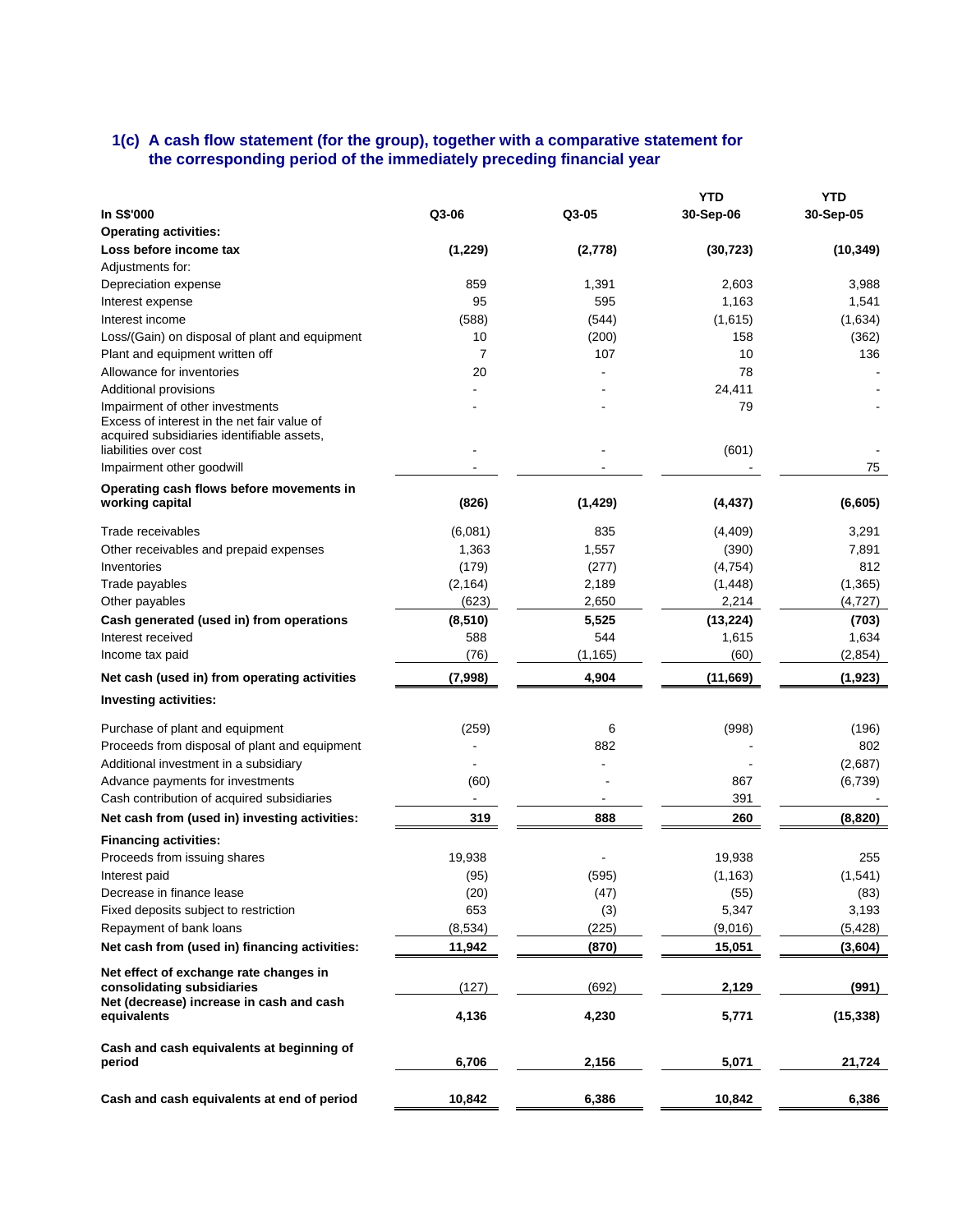**A. Cash and cash equivalent at end of financial period**:

| In S\$'000                        | Sept-06  | Sept-05   |
|-----------------------------------|----------|-----------|
| Cash                              | 20,141   | 23,452    |
| <b>Bank overdrafts</b>            | (9, 198) | (11, 614) |
| Less: Cash subject to restriction | (101)    | (5, 452)  |
| <b>Net</b>                        | 10,842   | 6,386     |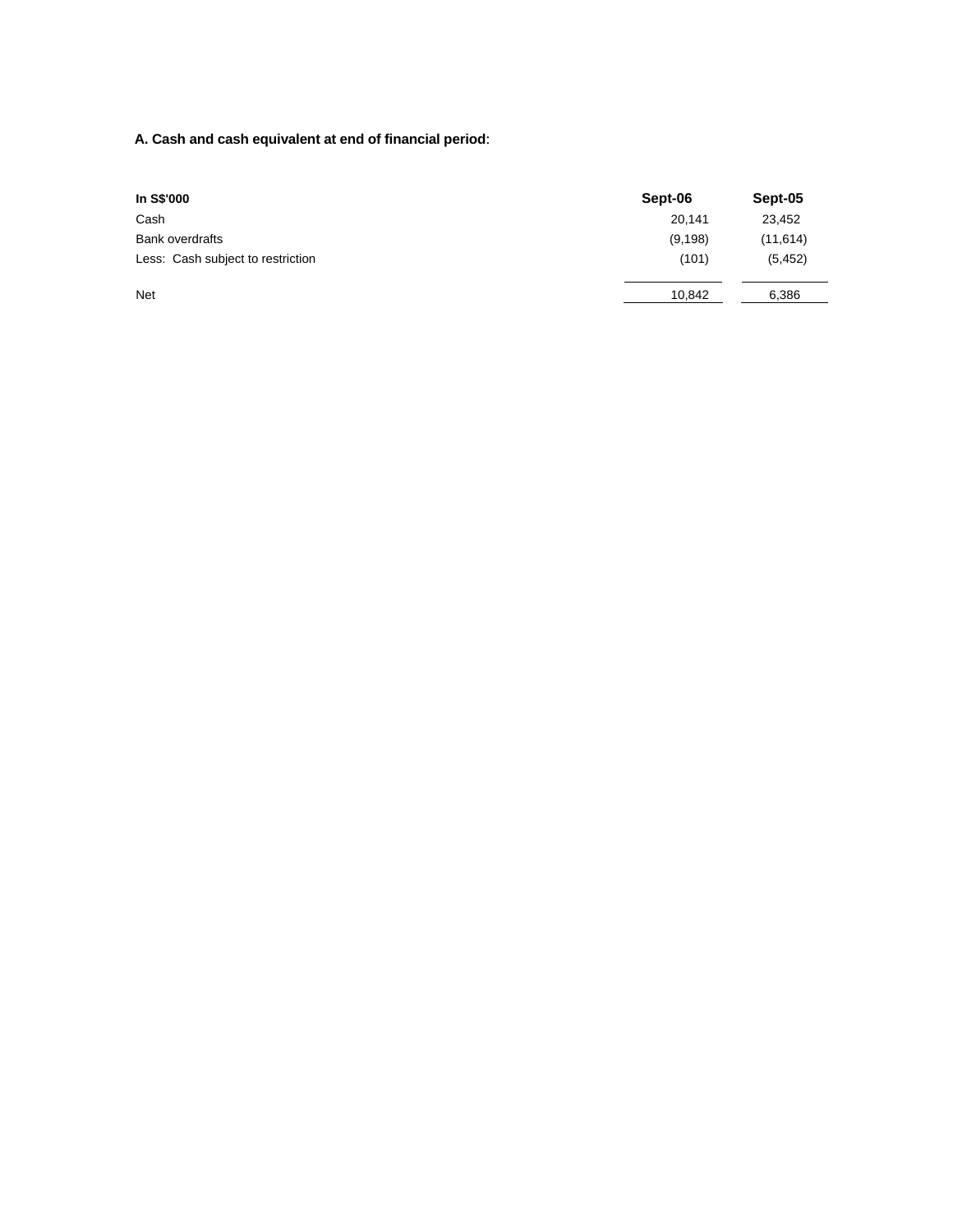## **1(d)(i) A statement (for the issuer and group) showing either (i) all changes in equity or (ii) changes in equity other than those arising from capitalisation issues and distributions to shareholders, together with a comparative statement for the corresponding period of the immediately preceding financial year**

|                                                                           |                          | Capital               | <b>Share</b>       |                         |                               |                                    | <b>Attibutable to</b>                   |                             |           |
|---------------------------------------------------------------------------|--------------------------|-----------------------|--------------------|-------------------------|-------------------------------|------------------------------------|-----------------------------------------|-----------------------------|-----------|
| In S\$'000                                                                | <b>Share</b><br>capital  | redemption<br>reserve | options<br>reserve | <b>Share</b><br>Premium | <b>Translation</b><br>reserve | <b>Accumulated</b><br>Losses $(1)$ | <b>Equity holders</b><br>of the parents | Minority<br><b>Interest</b> | Total     |
| Group(9 Months Ended 30 September 2005)                                   |                          |                       |                    |                         |                               |                                    |                                         |                             |           |
| Balance at 1 January 2005 as previously reported                          | 24,017                   | 22                    | 1,903              | 38,274                  | 333                           | (24, 777)                          | 39,772                                  | 12,746                      | 52,518    |
| Provisions for invalid receivables made by a                              |                          |                       |                    |                         |                               |                                    |                                         |                             |           |
| subsidiary company                                                        |                          | $\overline{a}$        | ٠                  |                         | $\blacksquare$                | (3,884)                            | (3,884)                                 |                             | (3,884)   |
| Balance at 1 January 2005 (restated)                                      | 24,017                   | 22                    | 1,903              | 38,274                  | 333                           | (28, 661)                          | 35,888                                  | 12,746                      | 48,634    |
| Net loss for the period                                                   |                          |                       |                    |                         | $\overline{a}$                | (9, 364)                           | (9,364)                                 | (1,610)                     | (10, 974) |
| Issue of shares on exercise of share options                              | $\overline{7}$           |                       |                    | 120                     | $\overline{a}$                |                                    | 127                                     | ÷,                          | 127       |
| Foreign currency translation                                              | $\overline{a}$           |                       |                    | $\overline{a}$          | (300)                         |                                    | (300)                                   | L,                          | (300)     |
| Balance at 30 September 2005 (restated)                                   | 24,024                   | 22                    | 1,903              | 38,394                  | 33                            | (38,025)                           | 26,351                                  | 11,136                      | 37,487    |
| Group(9 Months Ended 30 September 2006)                                   |                          |                       |                    |                         |                               |                                    |                                         |                             |           |
| Balance at 1 January 2006 (Restated)                                      | 24,024                   | 22                    | 2,716              | 38,394                  | (633)                         | (38,607)                           | 25,916                                  | 5,398                       | 31,314    |
| Net loss for the period                                                   | $\overline{a}$           | $\overline{a}$        | $\overline{a}$     | $\sim$                  | ÷,                            | (31, 146)                          | (31, 146)                               | 207                         | (30,939)  |
| Issue of ordinary shares                                                  | 20,329                   |                       |                    | 7,109                   | $\overline{\phantom{a}}$      |                                    | 27,438                                  | $\sim$                      | 27,438    |
| Recognition of share-based payments                                       | $\overline{a}$           |                       |                    | ÷,                      |                               |                                    |                                         |                             |           |
| Effects of acquisition of interest in subsidiries                         | $\overline{a}$           | ÷                     | $\overline{a}$     | $\overline{a}$          | $\overline{\phantom{a}}$      |                                    | $\overline{a}$                          | (601)                       | (601)     |
| Transfer to share capital                                                 | 45,525                   | (22)                  | ÷,                 | (45,503)                | ٠                             |                                    |                                         |                             |           |
| Foreign currency translation                                              |                          | $\overline{a}$        | $\overline{a}$     | $\overline{a}$          | 2,038                         |                                    | 2,038                                   | $\overline{a}$              | 2,038     |
| <b>Balance at 30 September 2006</b>                                       | 89,878                   | ÷,                    | 2,716              |                         | 1,405                         | (69, 753)                          | 24,246                                  | 5,004                       | 29,250    |
| Company (9 Months Ended 30 September 2005)                                |                          |                       |                    |                         |                               |                                    |                                         |                             |           |
| Balance at 1 January 2005 (restated)                                      |                          | 22                    |                    |                         |                               |                                    |                                         |                             |           |
|                                                                           | 24,017<br>$\overline{a}$ |                       | 1,903              | 38,274<br>÷             |                               | (758)                              | 63,458                                  |                             | 63,458    |
| Net profit for the period<br>Issue of shares on exercise of share options | $\overline{7}$           |                       | ÷,                 | 120                     |                               | (4, 153)                           | (4, 153)<br>127                         | L,                          | (4, 153)  |
|                                                                           |                          |                       |                    |                         |                               |                                    |                                         | $\overline{a}$              | 127       |
| Balance at 30 September 2005 (restated)                                   | 24,024                   | 22                    | 1,903              | 38,394                  | $\overline{\phantom{a}}$      | (4,911)                            | 59,432                                  | ٠                           | 59,432    |
|                                                                           |                          |                       |                    |                         |                               |                                    |                                         |                             |           |
| Company (9 Months Ended 30 September 2006)                                |                          |                       |                    |                         |                               |                                    |                                         |                             |           |
| <b>Balance at 1 January 2006</b>                                          | 24,024                   | 22                    | 2,716              | 38,394                  |                               | (34, 358)                          | 30,798                                  |                             | 30.798    |
| Net loss for the period                                                   | $\overline{a}$           |                       | ÷,                 | $\sim$                  |                               | (12, 723)                          | (12, 723)                               |                             | (12, 723) |
| Issue of ordinary shares                                                  | 20,329                   | $\overline{a}$        | ٠                  | 7,109                   |                               |                                    | 27,438                                  | $\overline{a}$              | 27,438    |
| Transfer to share capital                                                 | 45,525                   | (22)                  | ÷,                 | (45,503)                |                               |                                    |                                         | ÷,                          |           |
| <b>Balance at 30 September 2006</b>                                       |                          |                       |                    |                         |                               |                                    |                                         |                             |           |
|                                                                           | 89,878                   | $\sim$                | 2,716              | $\overline{a}$          | ٠                             | (47,081)                           | 45,513                                  | $\sim$                      | 45,513    |

 (1) The accumulated losses brought forward from 2004 of the Group has been restated to include a restatement provision on receivable amounting to \$3.8 million

| In S\$'000                                                                    | Group     |  |
|-------------------------------------------------------------------------------|-----------|--|
| Accumulated losses carried forward to 2005 of<br>Group as previously reported | (24, 777) |  |
| Less<br>Restatement (refer note 1b(i)F)                                       | (3,884)   |  |
| Accumulated losses carried forward to 2005 as<br>restated                     | (28.661)  |  |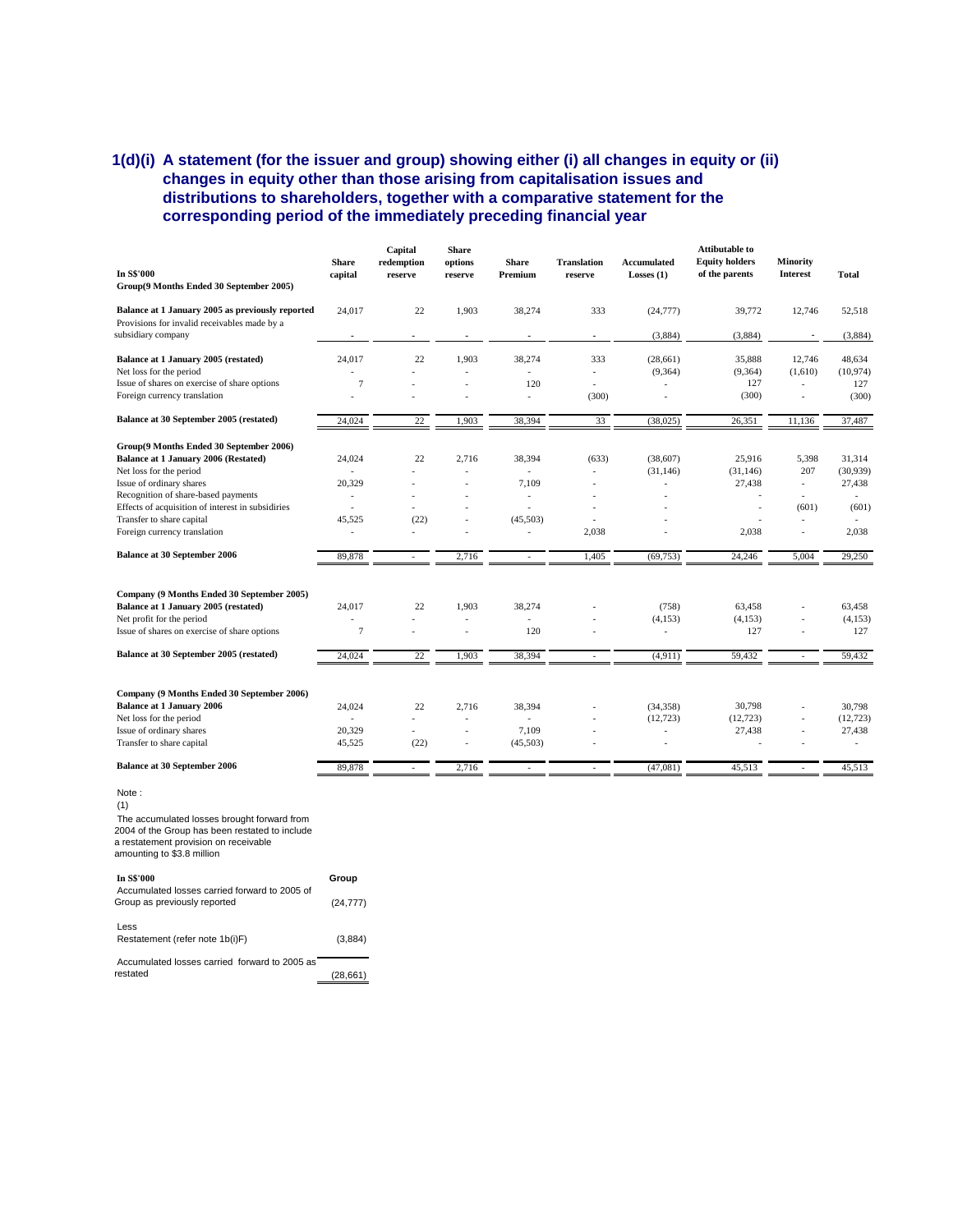## **1(d)(ii) Details of any changes in the company's share capital arising from rights issue, bonus issue, share buy-backs, exercise of share options or warrants, conversion of other issues of equity securities, issue of shares for cash or as consideration for acquisition or for any other purpose since the end of the previous period reported on. State also the number of shares that may be issued on conversion of all the outstanding convertibles as at the end of the current financial period reported on and as at the end of the corresponding period of the immediately preceding financial year**

The ACCS Share Option Scheme 2003 (the "Scheme") was approved and adopted by members at the Extraordinary General Meeting held on 13 January 2003. The price at which a participant of the Scheme shall subscribe for each share upon the exercise of an option was determined based on the average closing prices of the shares for each of the last five market days immediately preceding the date of grant of the options ("Date of Grant"). The vesting period of the options commences on the date not earlier than the first anniversary of the Date of Grant and expires on the tenth anniversary of the Date of Grant.

The share options granted and exercised during the financial period and share options outstanding as at September 30, 2006 under the Scheme were as follows:

|                    |                                                                 | Number of share options  |                      |                                            |                                     |                       |                    |
|--------------------|-----------------------------------------------------------------|--------------------------|----------------------|--------------------------------------------|-------------------------------------|-----------------------|--------------------|
| Date of grant      | Balance at<br>January 1,<br>$2006$ or<br>grant date if<br>later | Exercised                | Lapsed/<br>Cancelled | Adjustments<br>pursuant to<br>rights issue | Balance at<br>September 30,<br>2006 | Subscription<br>Price | Expiry date        |
| September 17, 2003 | 1.664.000                                                       | -                        | (254,000)            | 402.849                                    | 1.812.849                           | 0.311                 | September 16, 2013 |
| April 14, 2004     | 13.833.000                                                      | ۰                        | (3,223,283)          | 3,499,678                                  | 14,109,395                          | 0.506                 | April 13, 2014     |
| September 22, 2005 | 7,000,000                                                       | $\overline{\phantom{a}}$ | $\blacksquare$       | 4,238,000                                  | 11,238,000                          | 0.121                 | September 21, 2010 |
|                    | 22,497,000                                                      |                          | (3,477,283)          | 8,140,527                                  | 27,160,244                          |                       |                    |

Pursuant to the Companies (Amendment) Act 2005 effective from 30 January 2006, the concept of authorized share capital and par value has been abolished. Consequently any amounts standing to the credit of share premium account and capital redemption reserve account as at 30 January 2006 were transferred to share capital as at that date.

## **2. Whether the figures have been audited, or reviewed and in accordance with which standard**

The figures for the period from 1 January 2006 to 30 September 2006 have not been audited or reviewed by our auditors. The auditors have expressed an "except for" opinion on the 2005 financial statements as described in the following: -

- a) The opening balances affected by adjustments arising from the matters below were brought forward into the financial statements for the year ended 31 December 2005 and hence have effects on the 2005 financial statements.
	- refurbishment service income and investigations;
	- payments for certain investments
	- adjustments made by the company in relation to financial years 2004 and 2003; and
	- limitation on the scope of work of auditors of certain subsidiaries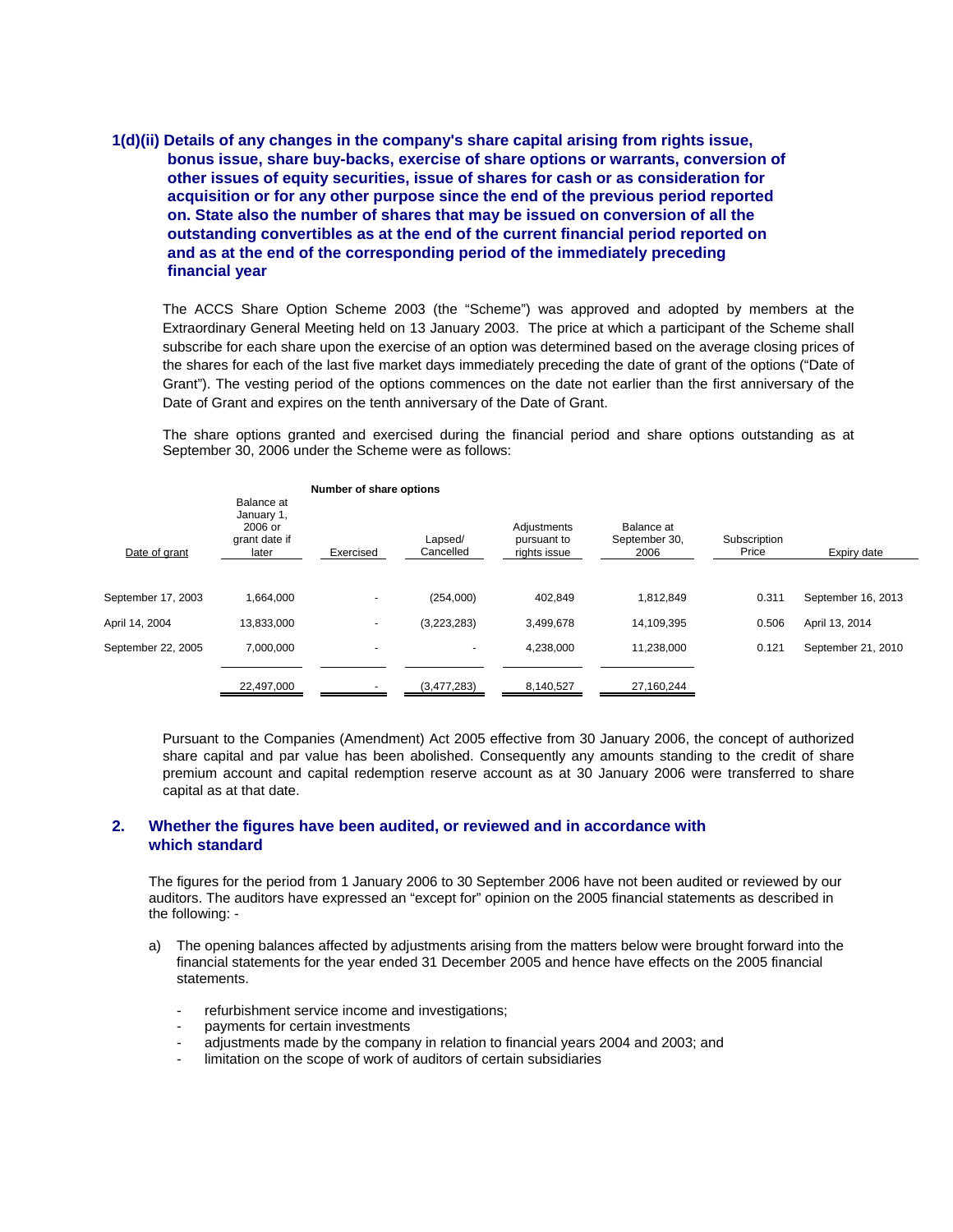- b) The ongoing CAD proceedings against former executives, the outcome of such proceedings may uncover information which may require further adjustments
- c) The completeness of the disclosure of related party transactions, due to former executives who have been subsequently charged by CAD were still presiding over the affairs of the company during the first half of 2005.
- d) The auditors of certain subsidiaries have expressed disclaimer of opinion due to limitation of scope on certain provisions and impairment data.
- e) The audit clearances for certain subsidiaries were not received as at date of auditors' report.

#### **3. Where the figures have been audited or reviewed, the auditors' report (including any qualifications or emphasis of matter)**

The figures have not been audited or reviewed by our auditors.

## **4. Whether the same accounting policies and methods of computation as in the issuer's most recently audited annual financial statements have been applied**

The accounting policies and methods of computation have been applied consistently. The group and the company have applied accounting policies and methods of computation in the financial statements for the current reporting period consistent with those of the audited financial statements as at 31 December 2005.

## **5. If there are any changes in the accounting policies and methods of computation, including any required by an accounting standard, what has changed, as well as the reasons for, and the effect of, the change**

Please refer note 4.

## **6. Earnings per ordinary share of the group for the current period reported on and the corresponding period of the immediately preceding financial year, after deducting any provision for preference dividends**

| <b>Earnings Per Share</b>                      | <b>YTD</b>   | <b>YTD</b> |  |
|------------------------------------------------|--------------|------------|--|
| (based on consolidated net loss)               | 30-Sep-06    | 30-Sep-05  |  |
| attributable to equity holders of the company) | <b>Cents</b> | Cents      |  |
| - Basic                                        | (2.71)       | (0.82)     |  |
| - Fully Diluted                                | (2.71)       | (0.82)     |  |
|                                                |              |            |  |

Basic earnings per ordinary share is computed based on the weighted average number of shares in issue during the period of 1,148,006,504 (30 September 2005: 1,106,518,929) of \$0.025 each.

Fully diluted earnings per ordinary share is computed based on the weighted average number of shares during the period adjusted for the effect of all potential dilutive ordinary shares of 1,148,006,504 (30 September 2005: 1,106,518,929) of \$0.025 each.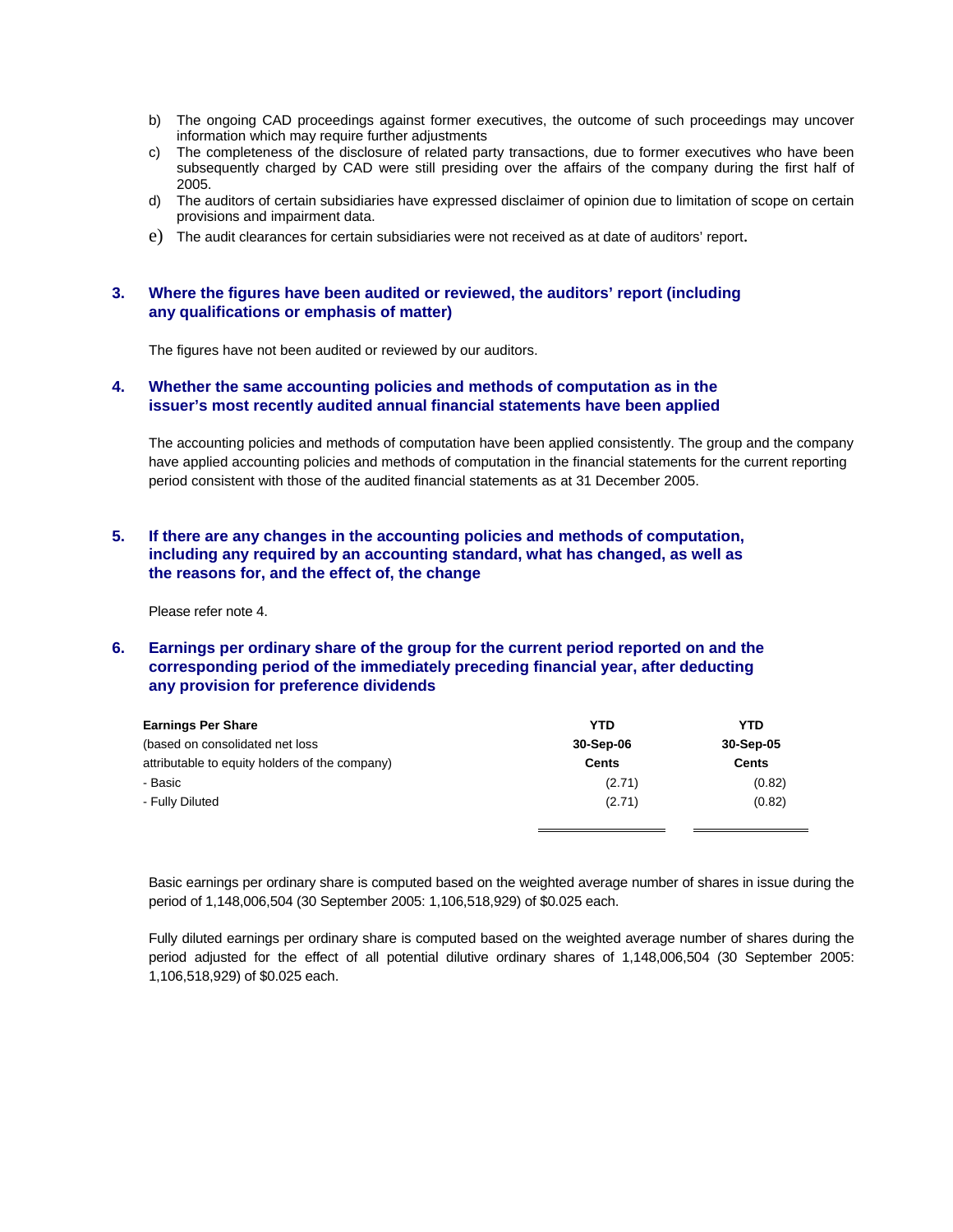## **7. Net asset value (for the issuer and group) per ordinary share based on issued share capital of the issuer at the end of the (a) current period reported on and (b) immediately preceding financial year**

|                                 | Group   |              | Company      |              |  |
|---------------------------------|---------|--------------|--------------|--------------|--|
|                                 | 30/9/06 | 31/12/05     | 30/9/06      | 31/12/05     |  |
|                                 | Cents   | <b>Cents</b> | <b>Cents</b> | <b>Cents</b> |  |
|                                 |         |              |              |              |  |
| Net Assets Value (NA) per share | 2.11    | 2.34         | 3.96         | 2.78         |  |

The NA per Share as at 30 September 2006 is calculated based on 1,148,006,504 (31 December 2005: 1,106,518,929) ordinary shares of \$0.025 each.

**8. A review of the performance of the group, to the extent necessary for a reasonable understanding of the group's business. The review must discuss any significant factors that affected the turnover, costs, and earnings of the group for the current financial period reported on, including (where applicable) seasonal or cyclical factors. It must also discuss any material factors that affected the cash flow, working capital, assets or liabilities of the group during the current financial period reported on** 

#### **Revenue**

Revenue for the quarter under review decreased mainly due to the DMS business.

#### **Loss after income tax**

The Group incurred a net loss of \$1.26 million for 3Q2006. While the loss for this period was lower than the corresponding period in FY2005, the Group's margins were impacted due to the intense competition faced by its DMS business and the low yield rates for its AMS operations.

The 9 months accumulated loss of \$30.94 million was mainly due to the provisions and one time expenses of \$24.4 million. Excluding this one-off expenses, the Group narrowed its loss to \$6.54 million as compared to \$10.98 million in the corresponding 9 months in FY2005.

#### **Cash Flows**

The net increase in cash and cash equivalents for the 9 months period ended 30 September was due mainly to proceeds from the Rights Issue, which was completed in July 2006.

#### **Restatement**

The accumulated losses brought forward for 2005 of the Group has been restated to include provision for receivables amounting to \$3.8 million by a subsidiary arising from invalid sales in 2004. Please refer to note 1b(i)F.

#### **9. Where a forecast, or a prospect statement, has been previously disclosed to shareholders, any variance between it and the actual results**

Not applicable.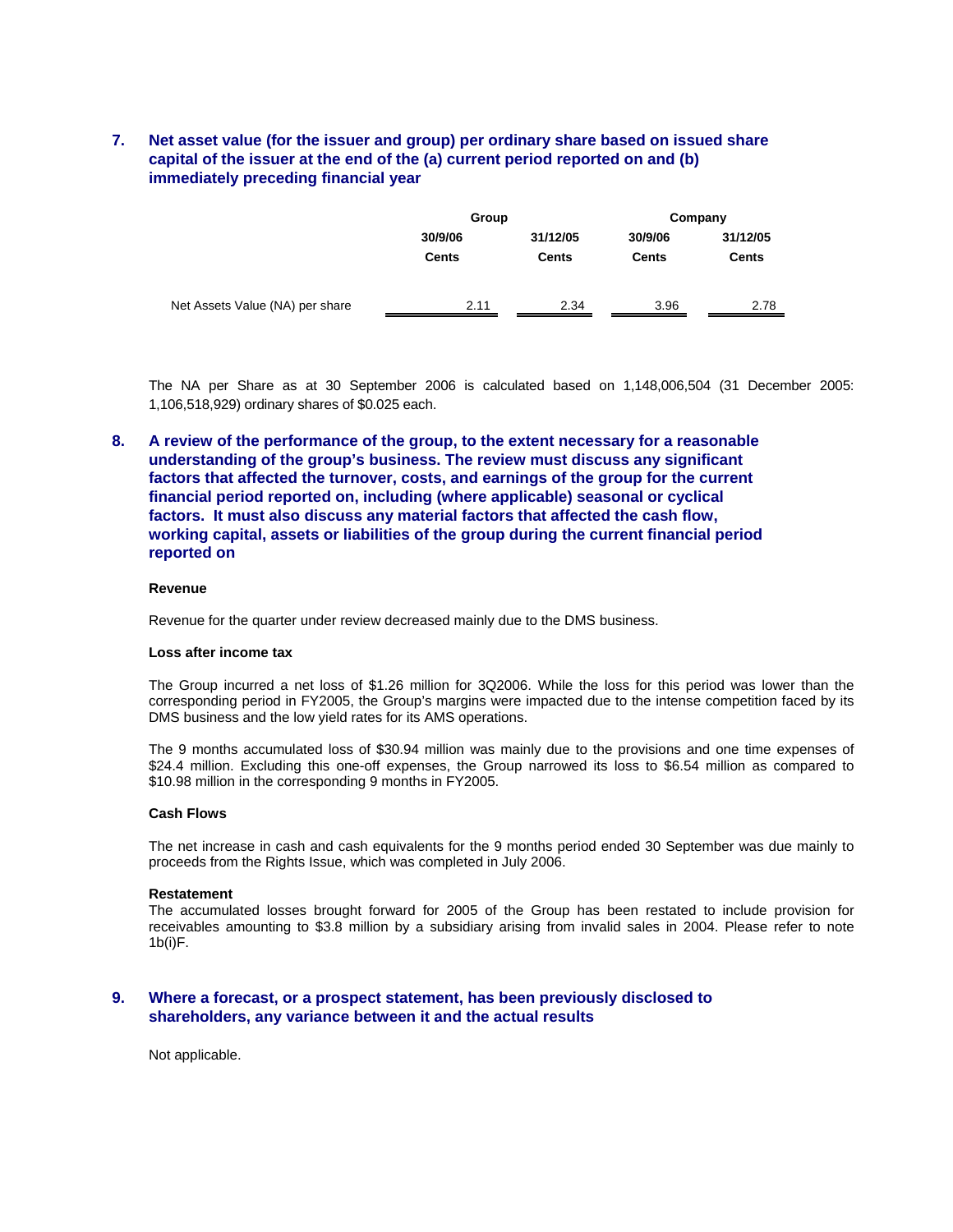## **10. A commentary at the date of the announcement of the competitive conditions of the industry in which the group operates and any known factors or events that may affect the group in the next reporting period and the next 12 months**

In the AMS business, the Group is in the process of implementing its restructuring plans which include rationalizing its regional network and closing of non-viable service centres. This restructuring is expected to continue into the next financial year. The DMS business is also being re-aligned to improve contributions from the retail operations.

Since the third quarter, the Group's working capital constraints have been alleviated with the receipt of the Rights Issue proceeds. The Group was also able to reduce its financing cost and has succeeded in rescheduling its loan facilities.

With the additional funds, the Group is able to explore business and investment opportunities in key growth markets such as India and China.

Efforts are also being focused on unwinding non-core assets and recovering investment monies. The appropriate announcements will be made when such monies are recovered.

In the light of the above and bearing unforeseen circumstances, the Group expects its operating performance to continue to show improvement, notwithstanding the competitive landscape that it operates in. However, overall financial results for the fourth quarter may be affected by additional expenses and/or provisions related to professional fees and potential impairment of goodwill.

For the current financial year, the Group is expected to incur a full year loss, which include provisions and one-time expenses.

## **11. Dividend**

#### *(a) Current Financial Period Reported On*

Any dividend declared for the current financial period reported on?

Nil

## *(b) Corresponding Period of the Immediately Preceding Financial Year*

Any dividend declared for the corresponding period of the immediately preceding financial year?

Name of Dividend N/A Dividend Type Dividend Rate Par value of shares Tax Rate

#### **(c) Date payable**